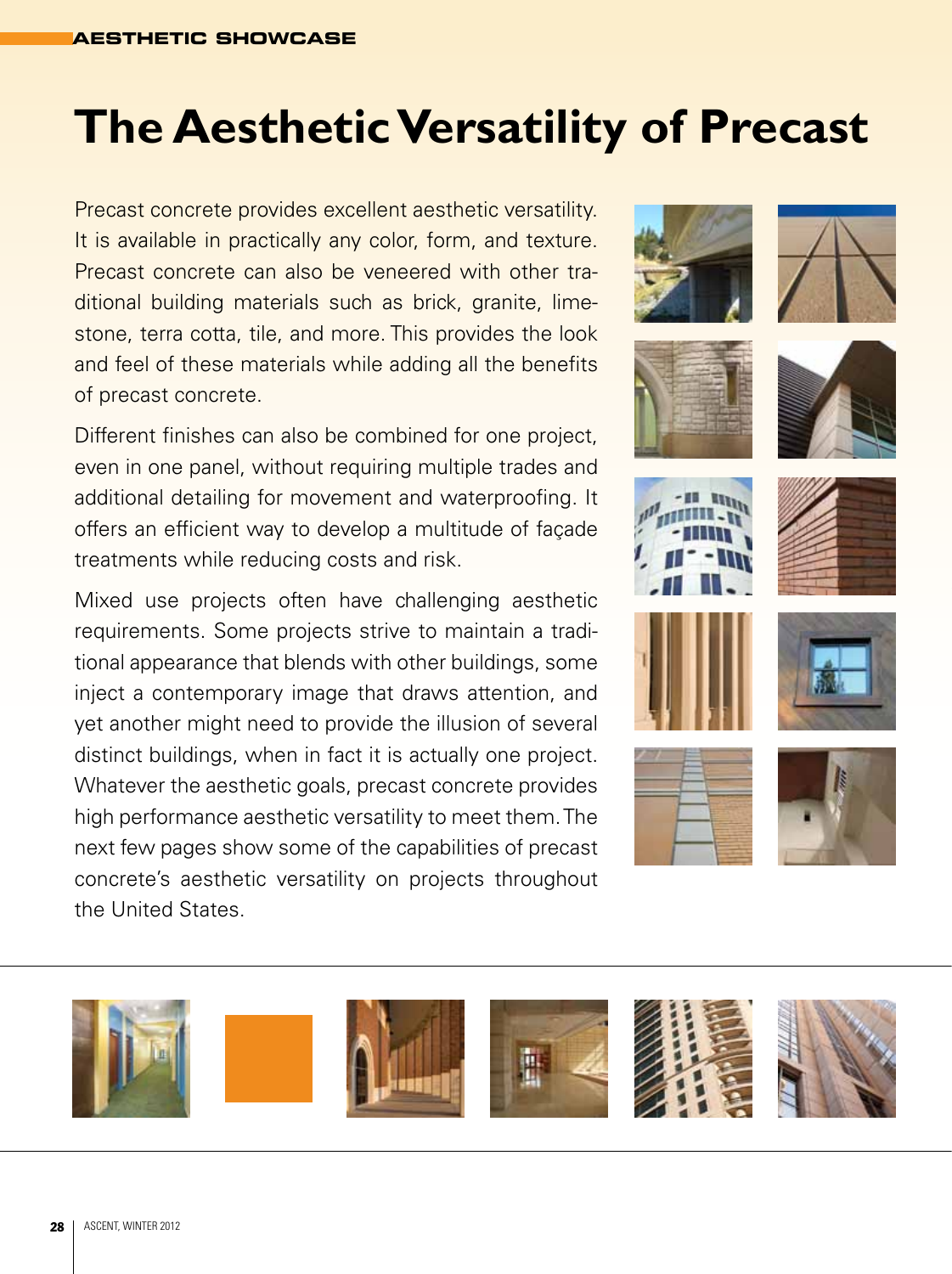#### **AESTHETIC SHOWCASE**

### **Norristown Mixed Use Parking Facility**

Norristown, Pa.

The \$11.2 million facility boasts ornate storefronts and metalwork that greatly revitalizes the aesthetic quality of the town. The exterior façade is highlighted by two different architectural precast colors, as well as variant levels of sandblast finish. In addition, the design has two different color thin bricks integrated into the precast panels. It provides parking for 483 cars on four levels. Vehicles enter on one street and exit on a perpendicular street to decrease traffic congestion. The layout also includes 6,500 square feet of retail space along both streets on which the facility is located. The total building area is 166,500 square feet.



**Architect:** *Timothy Haahs & Associates, Inc., Blue Bell, Pa.*

**Structural Engineer:** *Timothy Haahs & Associates, Inc., Blue Bell, Pa.*

**Contractor:** *Shoemaker Construction Co., W. Conshohocken, Pa.*

**Owner:** *Redevelopment Authority of the County of Montgomery, Norristown, Pa.*

**Precaster:** *Newcrete Products, a division of New Enterprise Stone & Lime Co., Inc., Roaring Spring, Pa.* 



#### **The Century** Los Angeles, Calif.

**Architect:** *Robert AM Stern Architects, New York, NY* **Architect:** *HKS, Beverly Hills, Calif.*

**Structural Engineer:** *Magnusson Klemencic & Associates, Seattle, Wash.*

**Contractor:** *Webcor Builders, Los Angeles, Calif.* **Owner:** *The Related Companies, LLP, Century City, Calif.* **Precaster:** *Clark Pacific, Fontana, Calif.*



This unique, elliptical shaped 42-story highrise contains 140 luxury condominium units (including nine penthouses) with a 368-car, subterranean parking garage located on Century City's Avenue of the Stars. The project features high-end exterior finishes (includ-

ing stone and architectural precast concrete), floor-to-ceiling windows, private elevators, wine storage, and a fitness center with a pool and spa. Other amenities include a restaurant, conference room, catering kitchen, library, screening room, and valet parking service.

The design-build structure includes an exterior comprised of 170,000 sq. ft. of punched window architectural precast concrete and stone cladding – all produced on radiused forms.

The Tower has earned notoriety in the mainstream press for being the future residence of Candy Spelling, widow of late TV producer Aaron Spelling, who is reportedly paying more than \$40 million for the top level two-story 16,500 sq. ft. penthouse.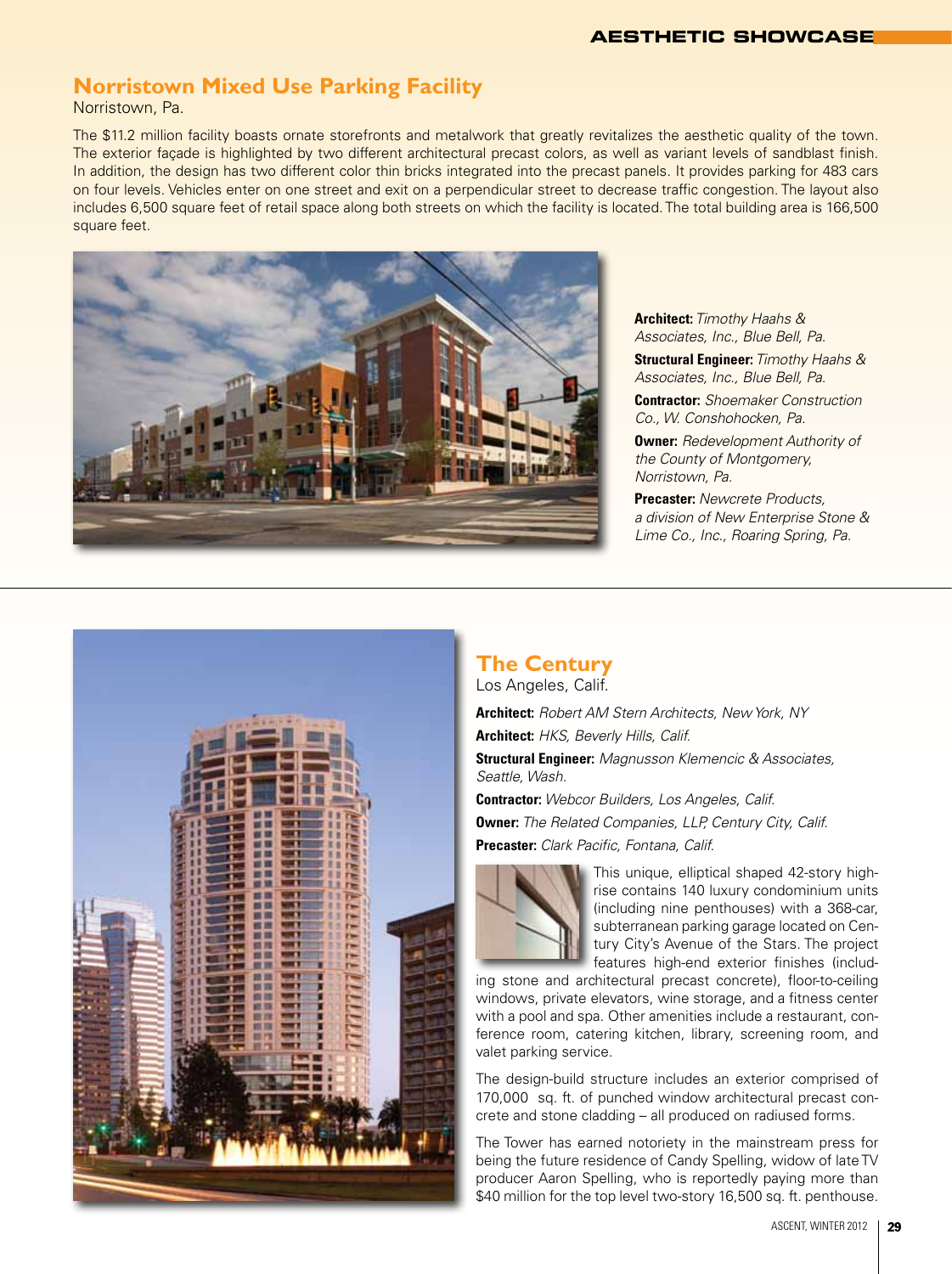#### **AESTHETIC SHOWCASE**

#### **Westin**

Lombard, Ill.



The Westin is a 21-story luxury hotel. The project also contains a five-story parking structure, restaurant, and conference center. The lower levels are clad in architectural precast concrete which consists of a lightly tinted, white precast, with a light sandblast finish. Thin brick accents were also used.

Precast concrete structural and envelope systems are used for levels three through 21. These consisted of load bearing precast exterior walls, interior demising walls, and elevator/stair shafts, with hollow core plank. The higher floors use a painted finish over gray concrete, which was applied at the plant and shipped

to site, cleaned, and then hoisted into location. Multiple reveal patterns and projections are used for architectural influences.



**Architect:** *VOA, Chicago, Ill.* **Structural Engineer:** *Klein & Hoffman (Consulting Engineer), Chicago, Ill.* **Contractor:** *Walsh Construction, Chicago, Ill.* **Owner:** *Westin Hotels, Lombard, Ill.* **Precaster:** *ATMI Precast, Aurora, Ill.* **Precaster:** *ATMI Dynacore, Lockport, Ill.* **Precaster:** *Lombard Architectural Precast, Alsip, Ill.* **Precast Specialty Engineer:** *PEC,* 

*Waukesha, Wis.*

# **Science Park Parking Garage**

New Haven, Conn.

The 427,500 sq. ft. structure was built on a brownfield site. An abandoned five-story industrial building was razed, and a soil remediation plan undertaken to prepare the brownfield site for development. Science Park is at the intersection of a residential community, a commercial/industrial area, and the edge of the Yale University campus in downtown New Haven. Although the need for the parking structure was to accommodate the growing commercial workforce in the area, it takes on a larger responsibility. The structure joins the three diverse neighborhoods and extends the downtown fabric by providing street level retail and restaurant spaces. The finish of the façade panels is varied in texture and color, and also included thin brick as a surface material. The project also includes glass fiber reinforced concrete (GFRC) lintels, sills and watertable elements.

Accommodation of retail spaces within parking structures is not new, but to do it successfully requires the retail storefronts to have a dominant presence rather than receding into the structure. By varying the depths of wall panels shadow lines were created to help articulate the façades. Adding pigment to the wall panels adds warmth and distinguishes them from the structural precast components of the parking structure elements behind and above. Using score lines and varying surface textures creates subtle variations that are reminiscent of streetscapes that evolve with time. The result is a facade that brings the massive scale of the structure to an appropriate level for the local streetscape, and emphasizes the storefronts rather than the parking function.



**Architect:** *BL Companies, Inc., Meriden, Conn.*

**Structural Engineer:** *BL Companies, Inc., Meriden, Conn.*

**Contractor:** *KBE Building Corporation, Farmington, Conn.*

**Owner:** *Winstanley Enterprises, New Haven, Conn.*

**Precaster:** *Blakeslee Prestress, Inc., Branford, Conn.*